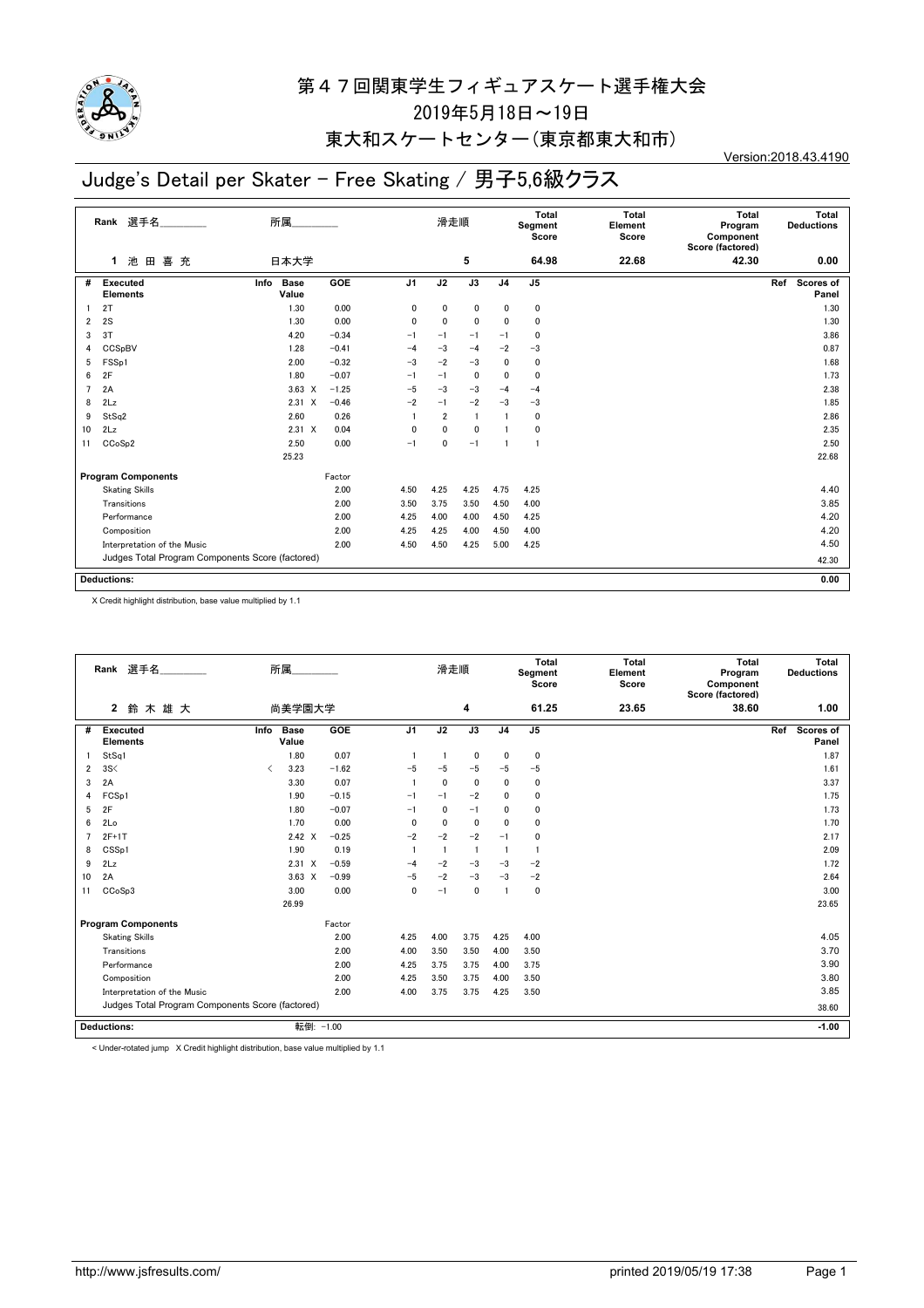

### 東大和スケートセンター(東京都東大和市)

# Judge's Detail per Skater - Free Skating / 男子5,6級クラス

| Rank 選手名 |                                                  | 所属                                       |                      |         |                | 滑走順         |                 |                | Total<br>Segment<br>Score | <b>Total</b><br>Element<br>Score | Total<br>Program<br>Component<br>Score (factored) | Total<br><b>Deductions</b> |
|----------|--------------------------------------------------|------------------------------------------|----------------------|---------|----------------|-------------|-----------------|----------------|---------------------------|----------------------------------|---------------------------------------------------|----------------------------|
|          | 智<br>坂上<br>3<br>哉                                |                                          | 日本大学                 |         |                |             | $\overline{2}$  |                | 58.91                     | 18.71                            | 41.20                                             | 1.00                       |
| #        | Executed<br><b>Elements</b>                      | Info                                     | <b>Base</b><br>Value | GOE     | J <sub>1</sub> | J2          | $\overline{J3}$ | J <sub>4</sub> | J <sub>5</sub>            |                                  |                                                   | Ref<br>Scores of<br>Panel  |
|          | 2Lz                                              |                                          | 2.10                 | 0.21    | $\overline{2}$ |             |                 | 0              | $\mathbf{1}$              |                                  |                                                   | 2.31                       |
| 2        | 3S<                                              | ≺                                        | 3.23                 | $-1.62$ | $-5$           | $-5$        | $-5$            | $-5$           | $-5$                      |                                  |                                                   | 1.61                       |
| 3        | 2A<                                              | $\overline{\left\langle \right\rangle }$ | 2.48                 | $-0.94$ | $-4$           | $-4$        | $-5$            | $-3$           | $-3$                      |                                  |                                                   | 1.54                       |
| 4        | 1Lo                                              |                                          | 0.50                 | $-0.01$ | $\mathbf{0}$   | $\mathbf 0$ | 0               | $-1$           | 0                         |                                  |                                                   | 0.49                       |
| 5        | FCS <sub>p1</sub>                                |                                          | 1.90                 | $-0.04$ | 0              | $-1$        | $\mathbf 0$     | $\mathbf{0}$   | 0                         |                                  |                                                   | 1.86                       |
| 6        | 3S<+REP                                          | $\overline{\left\langle \right\rangle }$ | $2.49 \times$        | $-0.65$ | $-2$           | $-2$        | $-2$            | $-2$           | $-2$                      |                                  |                                                   | 1.84                       |
| 7        | CCoSp1V                                          |                                          | 1.50                 | 0.06    | $-1$           |             | 0               |                | $\mathbf{1}$              |                                  |                                                   | 1.56                       |
| 8        | StSq1                                            |                                          | 1.80                 | 0.07    |                | 0           | $\mathbf 0$     | -1             | 0                         |                                  |                                                   | 1.87                       |
| 9        | 2A<                                              | $\overline{\left( \right. }%$            | $2.73 \times$        | $-0.94$ | $-4$           | $-5$        | $-4$            | $-3$           | $-3$                      |                                  |                                                   | 1.79                       |
| 10       | 2F                                               |                                          | 1.98 X               | $-0.22$ | $-1$           | $-1$        | 0               | $-2$           | $-2$                      |                                  |                                                   | 1.76                       |
| 11       | CSSp3                                            |                                          | 2.60                 | $-0.52$ | $-5$           | $-2$        | $-2$            | $\mathbf{0}$   | $-1$                      |                                  |                                                   | 2.08                       |
|          |                                                  |                                          | 23.31                |         |                |             |                 |                |                           |                                  |                                                   | 18.71                      |
|          | <b>Program Components</b>                        |                                          |                      | Factor  |                |             |                 |                |                           |                                  |                                                   |                            |
|          | <b>Skating Skills</b>                            |                                          |                      | 2.00    | 4.25           | 4.50        | 4.25            | 4.50           | 4.25                      |                                  |                                                   | 4.35                       |
|          | Transitions                                      |                                          |                      | 2.00    | 4.00           | 4.00        | 3.75            | 4.25           | 4.00                      |                                  |                                                   | 4.00                       |
|          | Performance                                      |                                          |                      | 2.00    | 3.75           | 4.25        | 3.75            | 4.25           | 4.00                      |                                  |                                                   | 4.00                       |
|          | Composition                                      |                                          |                      | 2.00    | 4.00           | 4.25        | 4.00            | 4.25           | 4.00                      |                                  |                                                   | 4.10                       |
|          | Interpretation of the Music                      |                                          |                      | 2.00    | 4.00           | 4.25        | 4.00            | 4.50           | 4.00                      |                                  |                                                   | 4.15                       |
|          | Judges Total Program Components Score (factored) |                                          |                      |         |                |             |                 |                |                           |                                  |                                                   | 41.20                      |
|          | <b>Deductions:</b>                               |                                          | 転倒: -1.00            |         |                |             |                 |                |                           |                                  |                                                   | $-1.00$                    |

< Under-rotated jump X Credit highlight distribution, base value multiplied by 1.1

|                | 選手名<br>Rank                                      | 所属                            |                      |            |                | 滑走順            |                |                | Total<br>Segment<br>Score | <b>Total</b><br>Element<br>Score | Total<br>Program<br>Component<br>Score (factored) | Total<br><b>Deductions</b> |
|----------------|--------------------------------------------------|-------------------------------|----------------------|------------|----------------|----------------|----------------|----------------|---------------------------|----------------------------------|---------------------------------------------------|----------------------------|
|                | 秀<br>堺<br>吉<br>4                                 |                               | 関東学院大学               |            |                |                | 1              |                | 54.62                     | 19.22                            | 37.40                                             | 2.00                       |
| #              | <b>Executed</b><br><b>Elements</b>               | Info                          | <b>Base</b><br>Value | <b>GOE</b> | J <sub>1</sub> | J2             | J3             | J <sub>4</sub> | J <sub>5</sub>            |                                  |                                                   | Scores of<br>Ref<br>Panel  |
|                | 2A                                               |                               | 3.30                 | $-0.53$    | $-3$           | $-1$           | $-2$           | $-2$           | 0                         |                                  |                                                   | 2.77                       |
| 2              | 3T<                                              | $\overline{\left( \right. }%$ | 3.15                 | $-1.58$    | $-5$           | $-5$           | $-5$           | $-5$           | $-5$                      |                                  |                                                   | 1.57                       |
| 3              | FCSpB                                            |                               | 1.60                 | $-0.03$    | $\mathbf{0}$   | $\mathbf{0}$   | $-1$           | $\mathbf{0}$   | 0                         |                                  |                                                   | 1.57                       |
| 4              | 2Lz                                              |                               | 2.10                 | 0.00       | 0              | 0              | 0              | 0              | $\mathbf 0$               |                                  |                                                   | 2.10                       |
| 5              | 2S                                               |                               | 1.30                 | $-0.49$    | $-5$           | $-3$           | $-3$           | $-4$           | $-4$                      |                                  |                                                   | 0.81                       |
| 6              | CSS <sub>p2</sub>                                |                               | 2.30                 | 0.32       | $\overline{2}$ | $\overline{1}$ | $\overline{1}$ | $\overline{2}$ | $\mathbf{1}$              |                                  |                                                   | 2.62                       |
| $\overline{7}$ | $2Lz+2T<$                                        | ≺                             | 3.39 X               | $-0.63$    | $-3$           | $-4$           | $-3$           | $-2$           | $-3$                      |                                  |                                                   | 2.76                       |
| 8              | 2Fe                                              | e                             | 1.49 X               | $-0.46$    | $-3$           | $-3$           | $-4$           | $-4$           | $-3$                      |                                  |                                                   | 1.03                       |
| 9              | 2A<<                                             | <<                            | $1.21 \times$        | $-0.55$    | $-5$           | $-5$           | $-5$           | $-5$           | $-5$                      |                                  |                                                   | 0.66                       |
| 10             | StSqB                                            |                               | 1.50                 | $-0.09$    | $-2$           | $\mathbf{0}$   | $-1$           | $\mathbf{0}$   | 0                         |                                  |                                                   | 1.41                       |
| 11             | CCoSp2V                                          |                               | 1.88                 | 0.04       | 0              | 0              | 0              | $\overline{1}$ | $\mathbf 0$               |                                  |                                                   | 1.92                       |
|                |                                                  |                               | 23.22                |            |                |                |                |                |                           |                                  |                                                   | 19.22                      |
|                | <b>Program Components</b>                        |                               |                      | Factor     |                |                |                |                |                           |                                  |                                                   |                            |
|                | <b>Skating Skills</b>                            |                               |                      | 2.00       | 4.00           | 4.00           | 4.00           | 4.25           | 4.00                      |                                  |                                                   | 4.05                       |
|                | Transitions                                      |                               |                      | 2.00       | 3.25           | 3.75           | 3.50           | 3.75           | 3.50                      |                                  |                                                   | 3.55                       |
|                | Performance                                      |                               |                      | 2.00       | 3.25           | 3.50           | 3.50           | 4.00           | 3.50                      |                                  |                                                   | 3.55                       |
|                | Composition                                      |                               |                      | 2.00       | 3.75           | 4.00           | 3.75           | 4.00           | 3.50                      |                                  |                                                   | 3.80                       |
|                | Interpretation of the Music                      |                               |                      | 2.00       | 3.50           | 3.75           | 3.75           | 4.00           | 3.75                      |                                  |                                                   | 3.75                       |
|                | Judges Total Program Components Score (factored) |                               |                      |            |                |                |                |                |                           |                                  |                                                   | 37.40                      |
|                | <b>Deductions:</b>                               |                               | 転倒: - 2.00           |            |                |                |                |                |                           |                                  |                                                   | $-2.00$                    |

< Under-rotated jump << Downgraded jump X Credit highlight distribution, base value multiplied by 1.1 e Wrong edge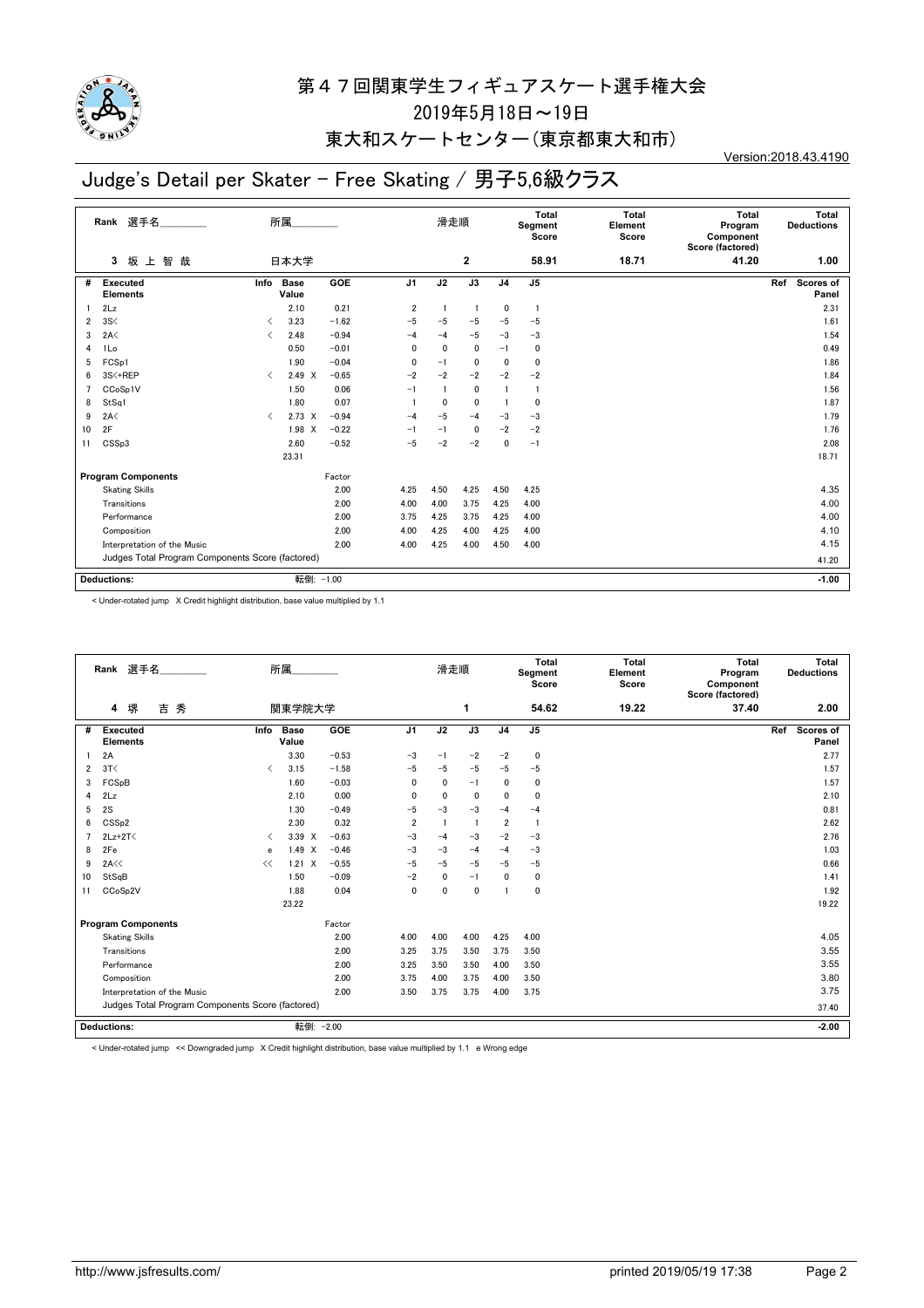

### 東大和スケートセンター(東京都東大和市)

# Judge's Detail per Skater - Free Skating / 男子5,6級クラス

|                | Rank 選手名<br>所属                                   |                               |                      |         |                | 滑走順          |                 |                | Total<br>Segment<br>Score | <b>Total</b><br>Element<br>Score | Total<br>Program<br>Component<br>Score (factored) | Total<br><b>Deductions</b> |
|----------------|--------------------------------------------------|-------------------------------|----------------------|---------|----------------|--------------|-----------------|----------------|---------------------------|----------------------------------|---------------------------------------------------|----------------------------|
|                | 櫻<br>間<br>翔<br>5                                 |                               | 日本薬科大学               |         |                |              | 8               |                | 52.63                     | 18.23                            | 36.40                                             | 2.00                       |
| #              | Executed<br><b>Elements</b>                      | Info                          | <b>Base</b><br>Value | GOE     | J <sub>1</sub> | J2           | $\overline{J3}$ | J <sub>4</sub> | J <sub>5</sub>            |                                  |                                                   | Ref<br>Scores of<br>Panel  |
|                | 2A                                               |                               | 3.30                 | $-1.65$ | $-5$           | $-5$         | $-5$            | $-5$           | $-5$                      |                                  |                                                   | 1.65                       |
| 2              | 3S                                               |                               | 4.30                 | $-2.15$ | $-5$           | $-5$         | $-5$            | $-5$           | $-5$                      |                                  |                                                   | 2.15                       |
| 3              | 1 <sub>Lz</sub>                                  |                               | 0.60                 | $-0.22$ | $-5$           | $-3$         | $-3$            | $-4$           | $-3$                      |                                  |                                                   | 0.38                       |
| 4              | 3T<                                              | $\overline{\left( \right. }%$ | 3.15                 | $-1.39$ | $-5$           | $-3$         | $-5$            | $-4$           | $-5$                      |                                  |                                                   | 1.76                       |
| 5              | FCS <sub>p1</sub>                                |                               | 1.90                 | $-0.08$ | $-3$           | $\mathbf{0}$ | 0               | $\mathbf{0}$   | $\mathbf{1}$              |                                  |                                                   | 1.82                       |
| 6              | StSq1                                            |                               | 1.80                 | $-0.04$ | $-1$           | 0            | $-1$            | 0              | $\overline{1}$            |                                  |                                                   | 1.76                       |
| $\overline{7}$ | 2Lo                                              |                               | $1.87 \t X$          | 0.00    | 0              | 0            | $\mathbf 0$     | $\mathbf{0}$   | 0                         |                                  |                                                   | 1.87                       |
| 8              | 2Lz                                              |                               | $2.31 \t X$          | $-0.50$ | $-2$           | $-2$         | $-3$            | $-3$           | $-2$                      |                                  |                                                   | 1.81                       |
| 9              | 2F                                               |                               | $1.98 \times$        | $-0.22$ | $-2$           | $-1$         | $-1$            | $-2$           | 0                         |                                  |                                                   | 1.76                       |
| 10             | CSS <sub>p1</sub>                                |                               | 1.90                 | $-0.04$ | $-2$           | 0            | $\mathbf 0$     |                | 0                         |                                  |                                                   | 1.86                       |
| 11             | CCoSp1V                                          |                               | 1.50                 | $-0.09$ | $-1$           |              | $-2$            |                | $-2$                      |                                  |                                                   | 1.41                       |
|                |                                                  |                               | 24.61                |         |                |              |                 |                |                           |                                  |                                                   | 18.23                      |
|                | <b>Program Components</b>                        |                               |                      | Factor  |                |              |                 |                |                           |                                  |                                                   |                            |
|                | <b>Skating Skills</b>                            |                               |                      | 2.00    | 4.25           | 4.00         | 3.75            | 4.25           | 3.50                      |                                  |                                                   | 3.95                       |
|                | Transitions                                      |                               |                      | 2.00    | 3.00           | 3.50         | 3.50            | 4.00           | 3.50                      |                                  |                                                   | 3.50                       |
|                | Performance                                      |                               |                      | 2.00    | 3.25           | 3.50         | 3.50            | 4.00           | 3.50                      |                                  |                                                   | 3.55                       |
|                | Composition                                      |                               |                      | 2.00    | 3.50           | 3.50         | 3.50            | 4.00           | 3.25                      |                                  |                                                   | 3.55                       |
|                | Interpretation of the Music                      |                               |                      | 2.00    | 3.25           | 3.75         | 3.50            | 4.25           | 3.50                      |                                  |                                                   | 3.65                       |
|                | Judges Total Program Components Score (factored) |                               |                      |         |                |              |                 |                |                           |                                  |                                                   | 36.40                      |
|                | <b>Deductions:</b>                               |                               | 転倒: -2.00            |         |                |              |                 |                |                           |                                  |                                                   | $-2.00$                    |

< Under-rotated jump X Credit highlight distribution, base value multiplied by 1.1

|    | 選手名<br>Rank                                      | 所属   |                      |         |                | 滑走順                     |              |                | Total<br>Segment<br>Score | <b>Total</b><br>Element<br>Score | Total<br>Program<br>Component<br>Score (factored) | Total<br><b>Deductions</b> |
|----|--------------------------------------------------|------|----------------------|---------|----------------|-------------------------|--------------|----------------|---------------------------|----------------------------------|---------------------------------------------------|----------------------------|
|    | 村 周 彦<br>6<br>田                                  |      | 慶應義塾大学               |         |                |                         | 6            |                | 49.83                     | 14.83                            | 35.00                                             | 0.00                       |
| #  | <b>Executed</b><br><b>Elements</b>               | Info | <b>Base</b><br>Value | GOE     | J <sub>1</sub> | J2                      | J3           | J <sub>4</sub> | J <sub>5</sub>            |                                  |                                                   | Scores of<br>Ref<br>Panel  |
|    | 1A                                               |      | 1.10                 | 0.09    |                | $\overline{\mathbf{1}}$ | $\mathbf 0$  | -1             | -1                        |                                  |                                                   | 1.19                       |
| 2  | FCSpB                                            |      | 1.60                 | 0.03    |                | $\mathbf 0$             | $\mathbf 0$  | $\Omega$       | 0                         |                                  |                                                   | 1.63                       |
| 3  | 1F!+2T+1Lo                                       | л.   | 2.30                 | $-0.10$ | $\mathbf{0}$   | $-1$                    | $-1$         | $-1$           | $-1$                      |                                  |                                                   | 2.20                       |
| 4  | 2S                                               |      | 1.30                 | $-0.05$ | 0              | $-1$                    | $-1$         | $\mathbf 0$    | 0                         |                                  |                                                   | 1.25                       |
| 5  | CCoSp2                                           |      | 2.50                 | $-0.25$ | $-1$           | $-1$                    | $-1$         | $\mathbf{0}$   | $-2$                      |                                  |                                                   | 2.25                       |
| 6  | $1\mathsf{L}z!$                                  |      | 0.60                 | $-0.14$ | $-3$           | $-3$                    | $-3$         | $-2$           | $-1$                      |                                  |                                                   | 0.46                       |
| 7  | $2S+1Lo$                                         |      | $1.98 \times$        | 0.00    | 0              | $\mathbf 0$             | $\mathbf 0$  | $\mathbf 0$    | 0                         |                                  |                                                   | 1.98                       |
| 8  | StSqB                                            |      | 1.50                 | $-0.06$ | 0              | 0                       | $-2$         | $\Omega$       | 0                         |                                  |                                                   | 1.44                       |
| 9  | 1F!                                              |      | $0.55 \quad X$       | $-0.03$ |                | $-2$                    | $\mathbf{0}$ | $-1$           | $-1$                      |                                  |                                                   | 0.52                       |
| 10 | $1Lz!+2T$                                        |      | 2.09 X               | $-0.18$ | $-2$           | $-2$                    | $-1$         | $-1$           | $-1$                      |                                  |                                                   | 1.91                       |
| 11 | CSSp                                             |      | 0.00                 | 0.00    |                |                         |              |                |                           |                                  |                                                   | 0.00                       |
|    |                                                  |      | 15.52                |         |                |                         |              |                |                           |                                  |                                                   | 14.83                      |
|    | <b>Program Components</b>                        |      |                      | Factor  |                |                         |              |                |                           |                                  |                                                   |                            |
|    | <b>Skating Skills</b>                            |      |                      | 2.00    | 3.50           | 3.50                    | 3.25         | 4.00           | 3.50                      |                                  |                                                   | 3.55                       |
|    | Transitions                                      |      |                      | 2.00    | 3.25           | 3.00                    | 2.75         | 3.75           | 3.50                      |                                  |                                                   | 3.25                       |
|    | Performance                                      |      |                      | 2.00    | 3.50           | 3.25                    | 3.00         | 3.75           | 3.75                      |                                  |                                                   | 3.45                       |
|    | Composition                                      |      |                      | 2.00    | 3.75           | 3.50                    | 3.00         | 3.75           | 3.50                      |                                  |                                                   | 3.50                       |
|    | Interpretation of the Music                      |      |                      | 2.00    | 4.00           | 3.75                    | 3.25         | 4.25           | 3.50                      |                                  |                                                   | 3.75                       |
|    | Judges Total Program Components Score (factored) |      |                      |         |                |                         |              |                |                           |                                  |                                                   | 35.00                      |
|    | <b>Deductions:</b>                               |      |                      |         |                |                         |              |                |                           |                                  |                                                   | 0.00                       |

X Credit highlight distribution, base value multiplied by 1.1 ! Not clear edge